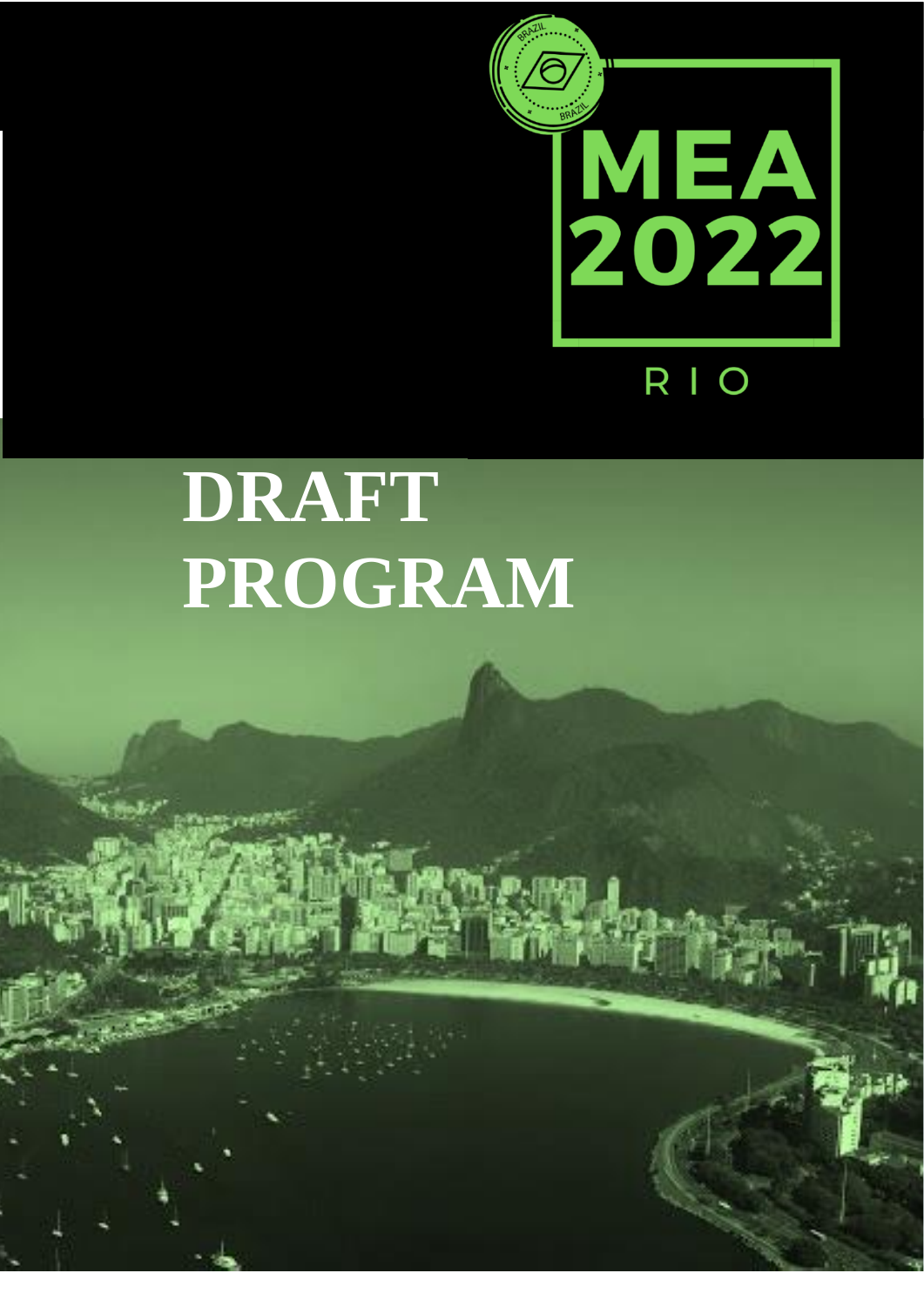

### **PROGRAM AT A GLANCE**

| THU, JULY 7                                     | FRI, JULY 8                                                                                                                            | <b>SAT, JULY 9</b>                                                                            | SUN, JULY 10                                            |
|-------------------------------------------------|----------------------------------------------------------------------------------------------------------------------------------------|-----------------------------------------------------------------------------------------------|---------------------------------------------------------|
| 8:00 am Greetings                               |                                                                                                                                        |                                                                                               |                                                         |
| 9:00 a <sub>m</sub><br><b>Opening Ceremony</b>  |                                                                                                                                        |                                                                                               |                                                         |
| $9:30$ am<br><b>Plenary Session</b><br>(1.1)    | 9:30 am<br><b>Plenary Session (2.1)</b>                                                                                                | $9:00$ am<br><b>Plenary Session (3.1)</b>                                                     |                                                         |
| $11:00$ am<br><b>Parallel Sessions</b><br>(1.2) | $11:00$ am<br>Parallel Sessions (2.2)                                                                                                  | $10:30$ am<br><b>Parallel Sessions</b><br>(3.2)                                               | $10:30$ am<br><b>Plenary Session</b><br>(4.1)           |
| $12:15$ pm<br>Lunch                             | $12:15$ pm<br>Lunch                                                                                                                    | 11:45 am<br><b>Lunch / MEA Board</b><br><b>Meeting</b>                                        | $12:00$ am<br><b>General Business</b><br><b>Meeting</b> |
| $1:30$ pm<br><b>Parallel Sessions</b><br>(1.3)  | $1:30$ pm<br>Parallel Sessions (2.3)                                                                                                   | $1:15$ pm<br>Parallel Sessions (3.3)                                                          | $1:30$ pm<br>Convention<br>Adjourned                    |
| $3:00$ pm<br><b>Parallel Sessions</b><br>(1.4)  | $3:00$ pm<br>Parallel Sessions (2.4)                                                                                                   | $2:45$ pm<br>Parallel Sessions (3.4)                                                          |                                                         |
| $4:15$ pm<br><b>Coffee Break</b>                | $4:15$ pm<br><b>Coffee Break</b>                                                                                                       | $4:00$ pm<br><b>Coffee Break</b>                                                              |                                                         |
| 4:45 pm<br><b>Parallel Sessions</b><br>(1.5)    | $4:45$ pm<br>Parallel Sessions (2.5)                                                                                                   | $4:30$ pm<br>Parallel Sessions (3.5)                                                          |                                                         |
| $6:15$ pm<br><b>Plenary Session</b><br>(1.6)    | $6:15$ pm<br><b>Plenary Session (2.6)</b>                                                                                              | $6:00$ pm<br><b>Plenary Session (3.6)</b>                                                     |                                                         |
| $7:45$ pm<br><b>Welcome Reception</b>           | 7:45 pm Social<br>Events $(2.7)$<br><b>Film: Torcedores</b><br>(Soccer Fans)<br>8:00 pm Social<br>Events $(2.8)$<br><b>Jam Session</b> | $7:40$ pm<br><b>MEA Awards</b><br><b>Ceremony</b><br><b>MEA President's</b><br><b>Address</b> |                                                         |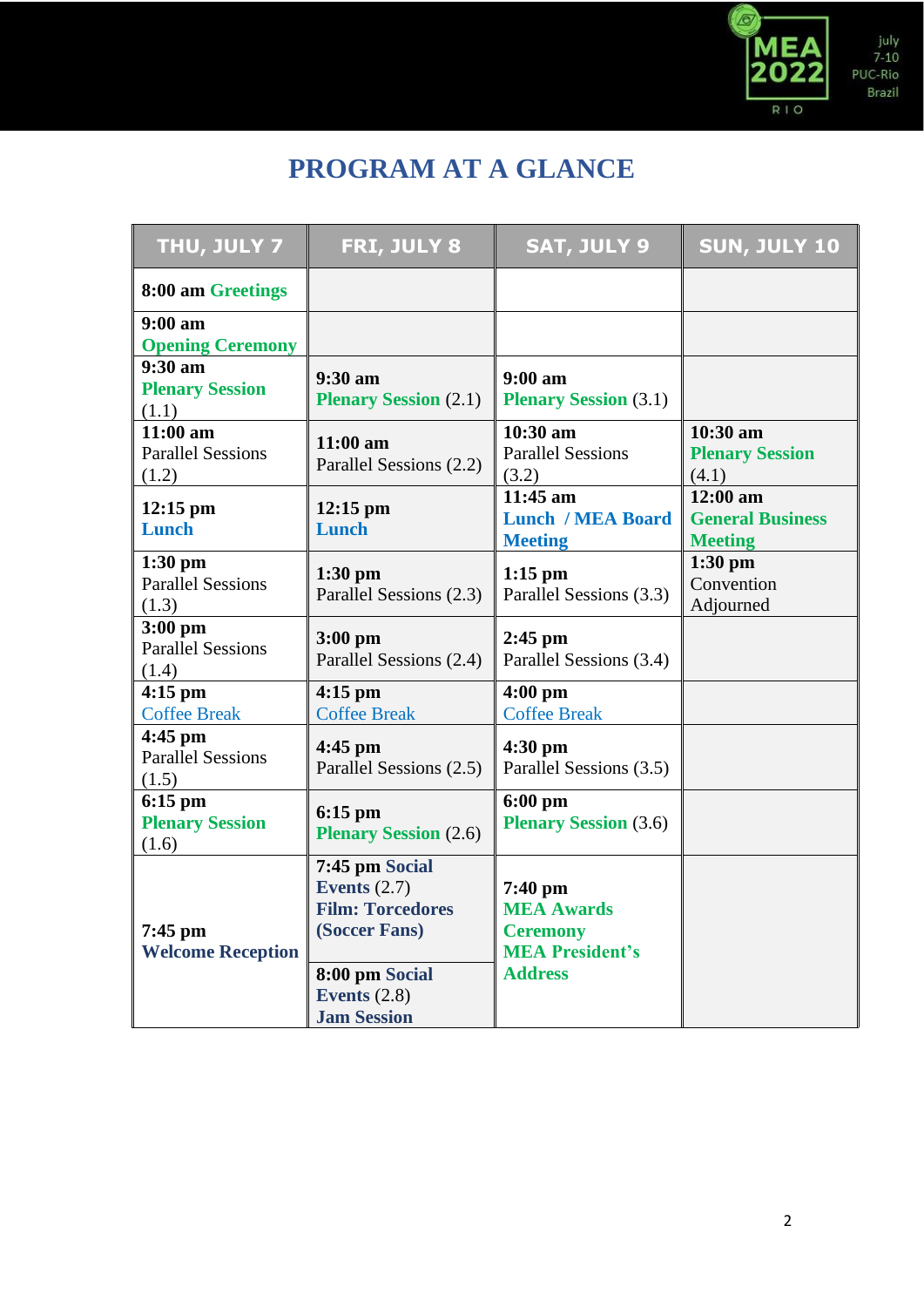

## Thursday, **July 7**

**8:00 a.m. Greetings**

**9 a.m. Opening Ceremony**

### **1.1**

**9:30 a.m. – 10:45 a.m. Plenary Session**

### **RDC Auditorium**

### **Memories of a Brazilian Media Ecologist**

Adriana Braga (PUC-Rio)

### **1.2 11:00 a.m. – 12:15 p.m. Parallel Sessions**

### **1.2.1 Digital Humanities: Challenges and Opportunities for Transdisciplinary Research**

**ROOM 102K**

**Chair:** Luisa Cruz Lobato (Laboratório de Humanidades Digitais, PUC-Rio)

Cláudia Freitas (PUC-Rio) Jackeline Farbiarz (PUC-Rio) Danielle Sanches de Almeida (PUC-Rio)

### **1.2.2 Images, Rituals and Identity ROOM 104K**

Chair: Peggy Cassidy (Adelphi University, USA)

**What Boobs Have to Say** Zingara Lofrano (PUC-Rio)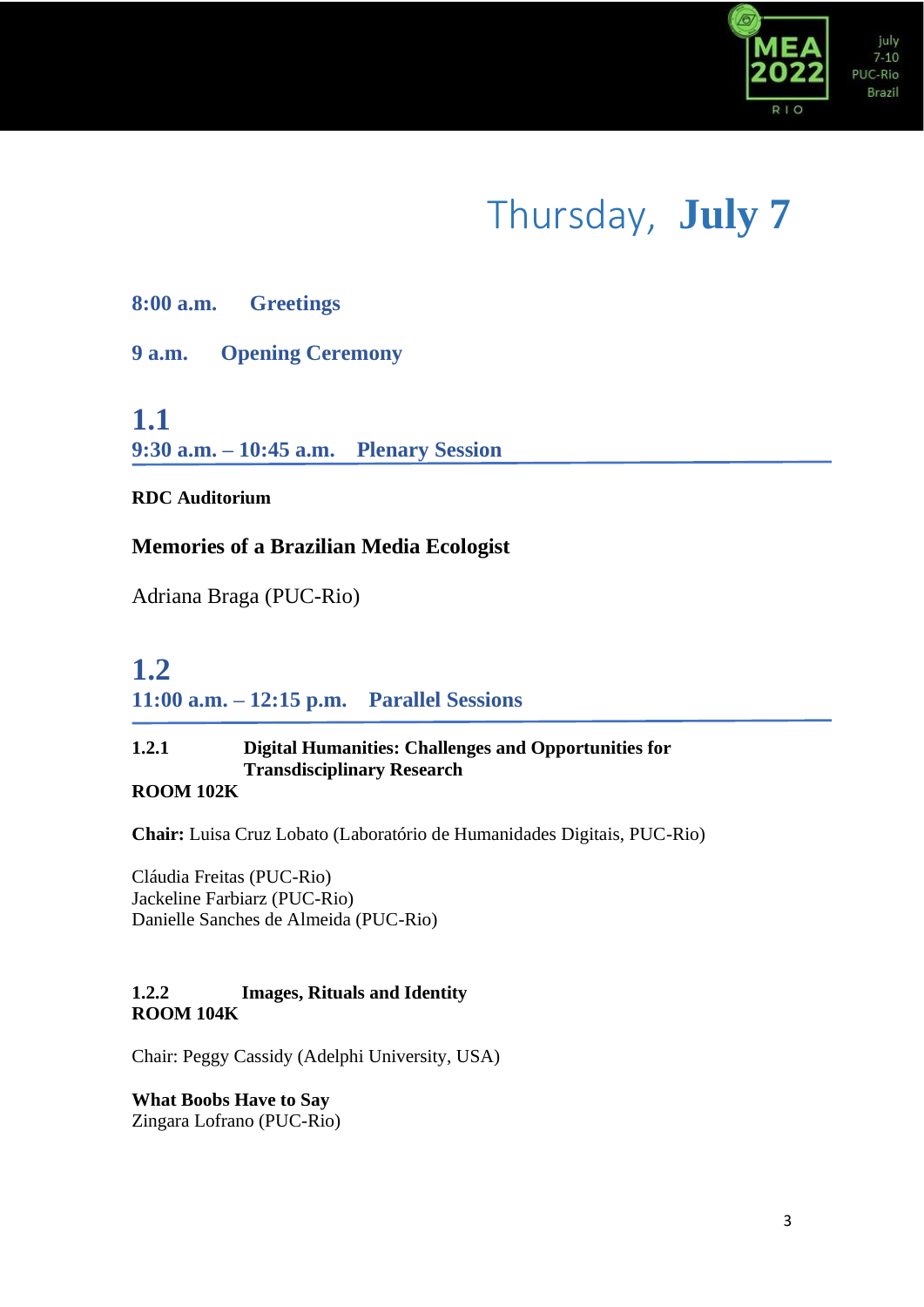

### **Brown Skin Girl: Control Images and the Importance of Self-Definition by Black Women**

Cris Guerra (Independent Researcher)

### *Segundo Sol, Capoeira and Candomblé***: Investigating Afro-Brazilian Celebratory Rituals in a Primetime Novela**

Samantha Nogueira Joyce (St. Mary's College of California, USA)

#### **1.2.3 Explorations in Law and Crime ROOM 105K**

Chair: Fernando Gutierrez (Technológico de Monterrey, Mexico)

#### **Global Fortune 500's Most Wanted: Into the Media Maelstrome of Corporate Crime** Mark Hagen (USA)

**Law and Media Ecology: Celebrating Synergies** Tanya Krupiy (Newcastle University, UK)

**Digital Media and Drug Trafficking in Brazil** Adriana Braga (PUC-Rio)

### **12:15 p.m. LUNCH**

### **1.3 1:30 p.m. – 2:45 p.m. Parallel Sessions**

### **1.3.1 Thinking About Educational Design ROOM 108K**

Chair: Mike Plugh (Manhattan College, USA)

**Loneliness and Solitude: Thinking Education after the Coronavirus Pandemic** Matheus Balieu de Carli (PUC-Rio)

**Literary Podcast as a Media Education Tool** Vanessa Coutinho Martins (Federal University of Juiz de Fora, Brazil)

### **A Proposal of a Conceptual Model for Media Literacy**

Joana Sobral Milliet (PUC-Rio)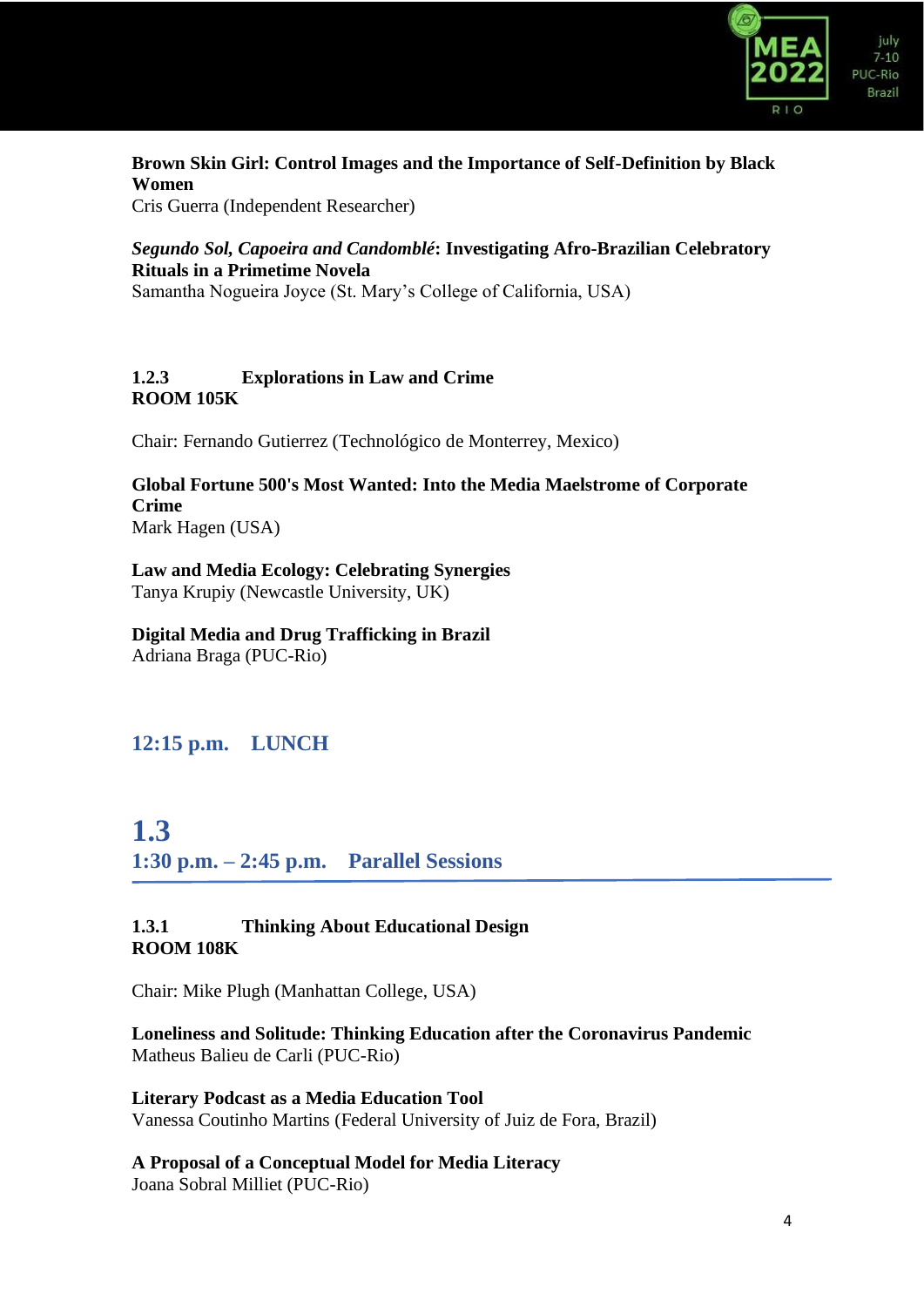

### **1.3.2 Explorations in Philosophy and Ecology ROOM 109K**

Chair: Edgar Lyra (PUC-Rio)

### **Chestnut Narratives**

Monica Dupuy (NYU, USA) Genevieve Pfeiffer (NYU, USA)

**Celebrating Primary Sources: Problematizing Transmissions and Rituals** Jeremy Swartz (University of Oregon, USA)

**The Urgency of a Philosophy of Opinion** Edgar Lyra (PUC-Rio)

### **1.3.3 Digital Disjunctures ROOM 110K**

Chair: Thom Gencarelli (Manhattan College, USA)

**The Function of Digiphrenia at the Crossroads of the Device Paradigm and Nostalgia** Jessica Neu (Duquesne University, USA)

**Instant Media Post: Political Celebration in Social Media** David Leal (Innovacien, Chile)

**Tupi or Not Tupi, That is the Question of the Media: Contribuições do Pensamento Ameríndio para uma Teoria dos Meios** Marina Michelis L. Fernandes (PUC-Rio)

**Melting Movie Places: From Instagram to Virtual Reality** Wilson Oliveira Filho (UNESA & PPGCINE/UFF) Marcia Cristina Sousa (PPGCINE/UFF & CAL)

**1.4 3:00 p.m. – 4:15 p.m. Parallel Sessions**

### **1.4.1 Education for Awareness and Preservation ROOM 102K**

**Chair:** Mike Plugh (Manhattan College, New York, USA)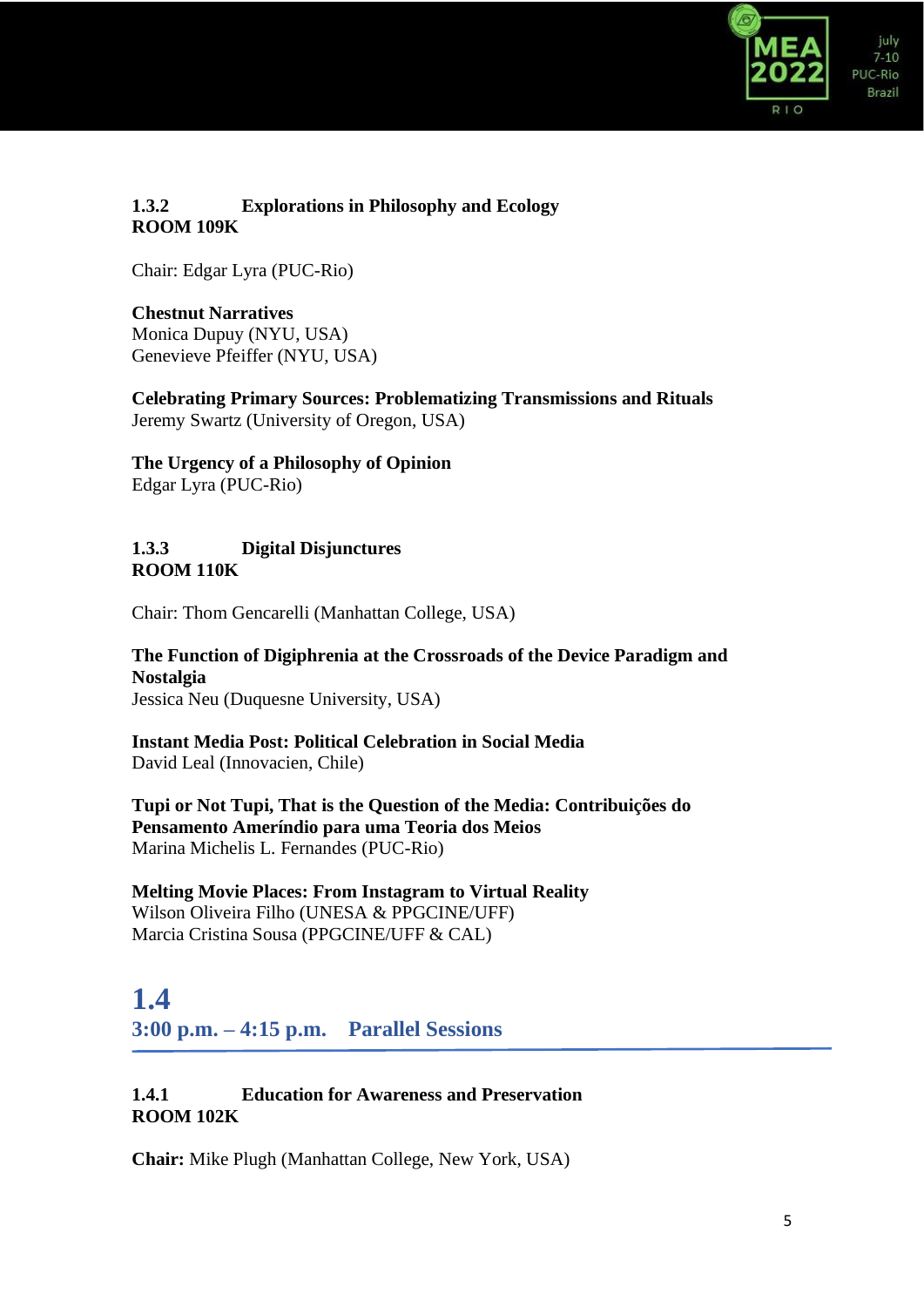

#### **Media Awareness Reader for General Education Courses** Maria Polski (East-West University, Chicago, USA)

### **Expendable World: The Need for an Education for Preservation in Response to Technical Change**

Arthur Moraes (PUC-Rio) Marcelo Capello Martins (PUC-Rio)

### **The Thermostat and the Tetrad: Ecologically Designing the Future of Education and Teaching**

Stefano Moriggi (University of Milan Bicocca, Italy)

### **1.4.2 Projetando o futuro para viver melhor ROOM 104K**

Chair: Édison Gastaldo (CEP/FDC)

**Por uma Educação no Campo do Design que Compreenda e atenda as Necessidades da Sociedade Brasiliera** Amanda Netto Nogueira (PUC-Rio)

**Design Especulativo como Ferramenta de Discussão sobre Interações do Futuro** Isabela Zamith Murta Ribeiro (PUC-Rio) Luiza Novaes (PUC-Rio) João Bonelli (PUC-Rio)

**Mães de Surdos Que Ouvem, Alcolhimento e Resiliência: Contribuições para od Design de Serviços Relacionais para Enrentamento de Realidades Inéditas**

Renata de Assunção Neves (PUC-Rio) Vera Maria Damazio (PUC-Rio) Clarissa de Sampaio Schitine (PUC-Rio)

### **De uma episteme universal questionável à circulação do conhecimento: questões e condições de possibilidade**

Placide Okalema Pashi (PUC-Rio)

### **1.4.3 Navigating Institutions ROOM 105K**

Chair: Paul Soukup (Santa Clara University, USA)

#### **Considerations on Analysis of the Communication of Third Sector Health Institutions to Offer Financing** Cynthia Maciel Duarte (PUC-Rio)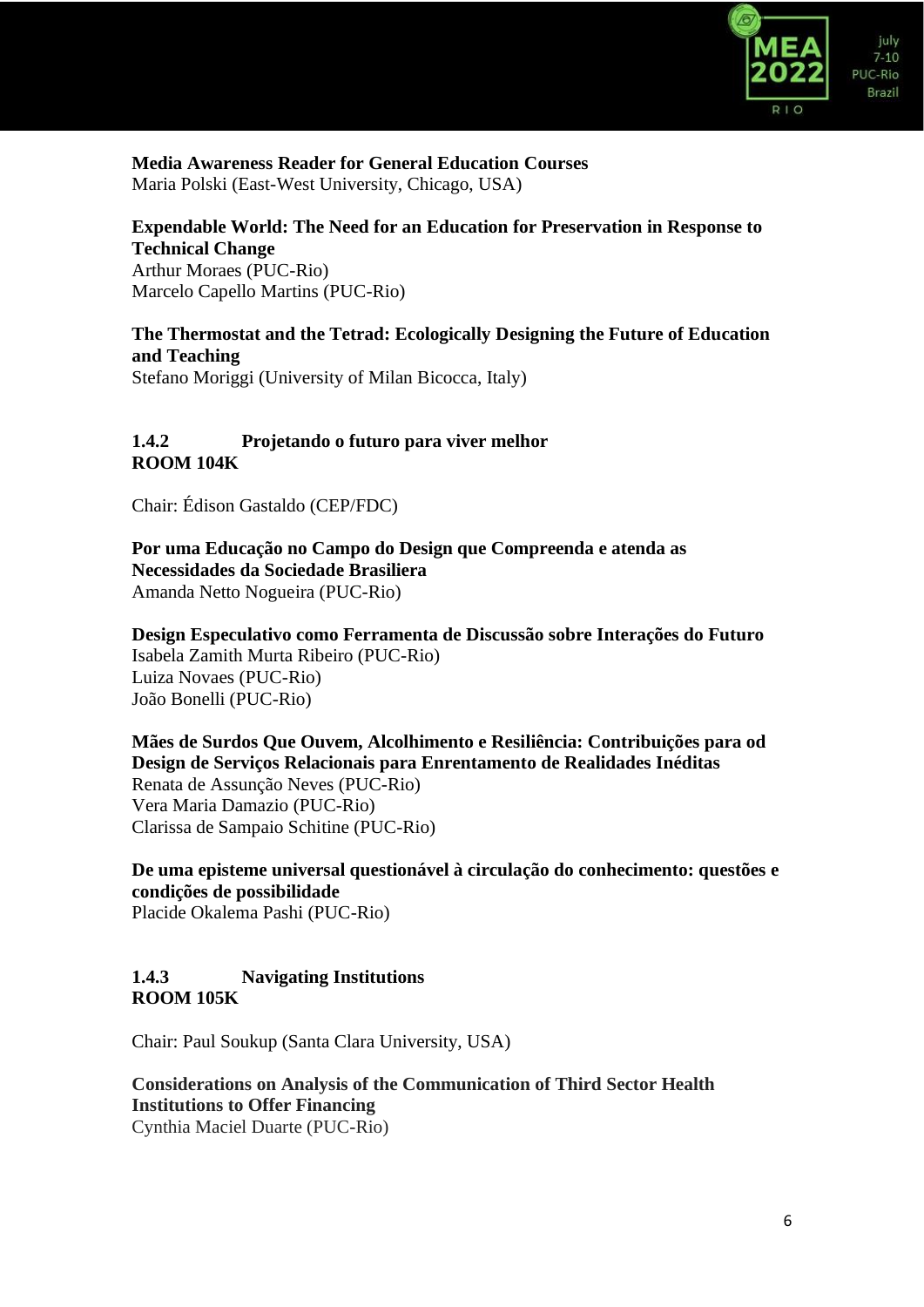

### **A Russian-American News Cross-Coverage: A Hidden Threat to the Democratic Way of Life**

Alexander Nikolaev (Drexel University, Philadelphia, USA)

#### **Postjournalism: Celebrating the Past of Newspapers** Andrey Miroshnichenko (York University, Toronto, Canada)

### **4:15 p.m. Coffee Break**

### **1.5 4:45 p.m. – 6:00 p.m. Parallel Sessions**

### **1.5.1 Mapas, Corpos, Mentes e Artes ROOM 108K**

Chair: Edgar Lyra (PUC-Rio)

**Mapas Subversivos e Processos de Reterritorialização** Débora Klempous (ECA/USP)

**Fator de Risco: Mídia e Saúde sob uma Perspectiva Ecológica** Icaro Ferraz Vidal, Jr. (PNPD-Capes)

### **Mentes Interconectadas**

Camila De Paoli Leporace (PUC-Rio)

### **Gê Viana: Na Ponta de Lança do Tempo**

Lucia Dias Costa Barros (PUC-Rio)

### **1.5.2 Cinematic Perspectives ROOM 109K**

Chair: Wilson Oliveira (UNESA & PGCINE/UFF)

"**Cinema of Attractions" in a Media Ecology Perspective** Wilson Oliveira Filho (UNESA & PPGCINE/UFF, Brazil) Márcia Cristina Sousa (PPGCINE/UFF & CAL, Brazil)

### **Triads in the Kitchen: Rituals of Community during Times of Crisis in the Cinema of Johnnie Toe**

Josué Baruj Gordon Guerrero (Tecnológico de Monterrey, Mexico)

#### **Spice as Allegory: The Weird(ing) Media Theory of Frank Herbert's** *Dune* Scott Haden Church (Brigham Young University, USA) Benjamin Burroughs (UNLV, USA)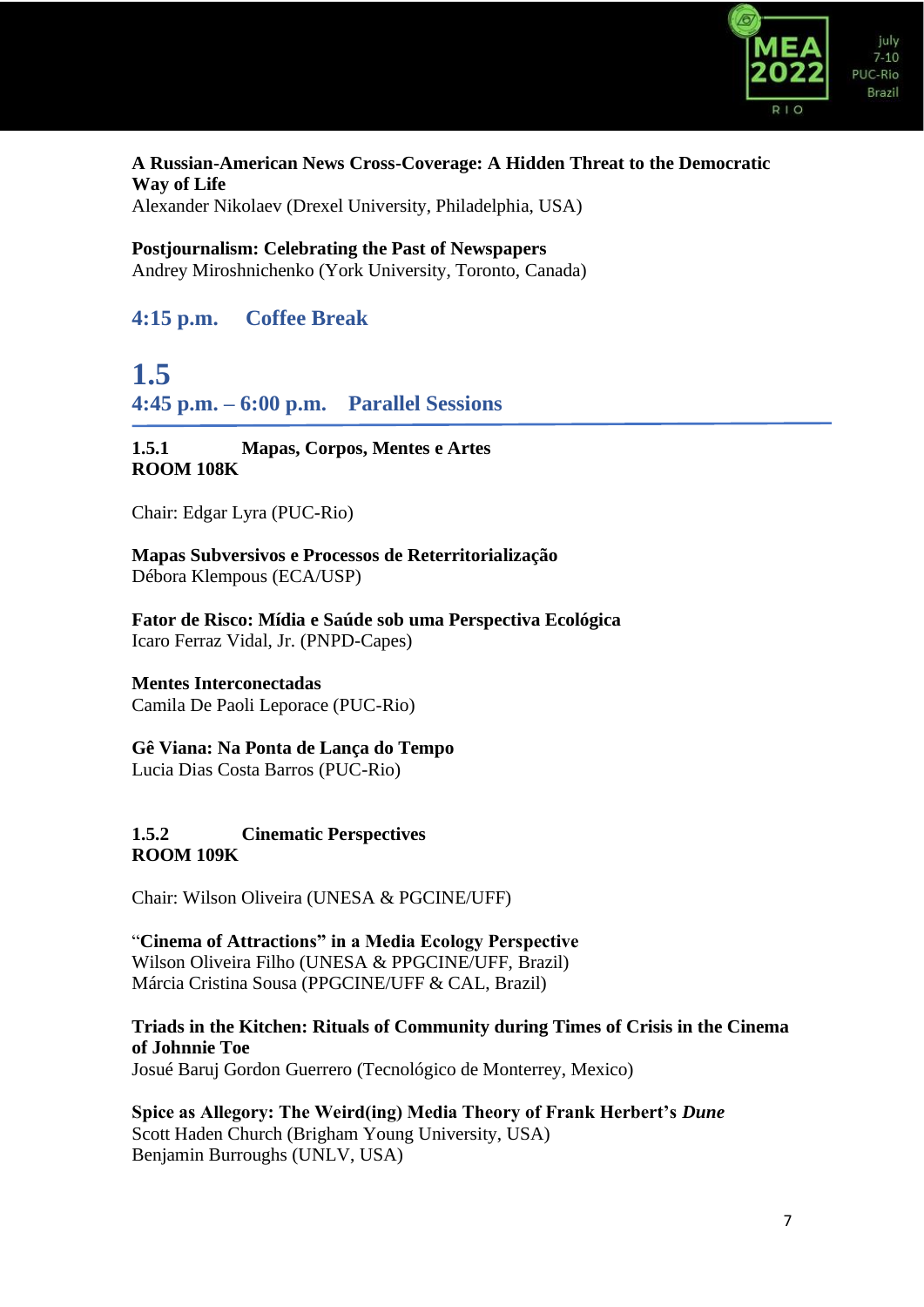

### **1.5.3 Art, Exhibition and Spectacle ROOM 110K**

Chair: Robert Albrecht (New Jersey City University, USA)

### **From Museums to Biennials: A Dialogue between Media Ecology and Exhibition Histories**

Icaro Ferraz Vidal, Jr. (PUC-São Paulo)

**Understanding the MET Gala as the Juncture of Media Event and Spectacle** Cynthia Nahhas (NYU, New York, USA)

**Wonderous (Code)Space: Airports' (Post)Pandemic Resilience through Digital Media Art** Marek Wojtaszek (University of Lodz, Poland)

### **1.6 6:15 p.m. – 7:30 p.m. Plenary Session**

### **A Taste of Poetry**

**Adeena Karasick (Pratt Institute, USA) Lance Strate (Fordham University, USA)** + participants to be named soon!!

### **1.7 7:45 p.m. – 8:45 p.m. Welcome reception**

Solar Grandjean de Montigny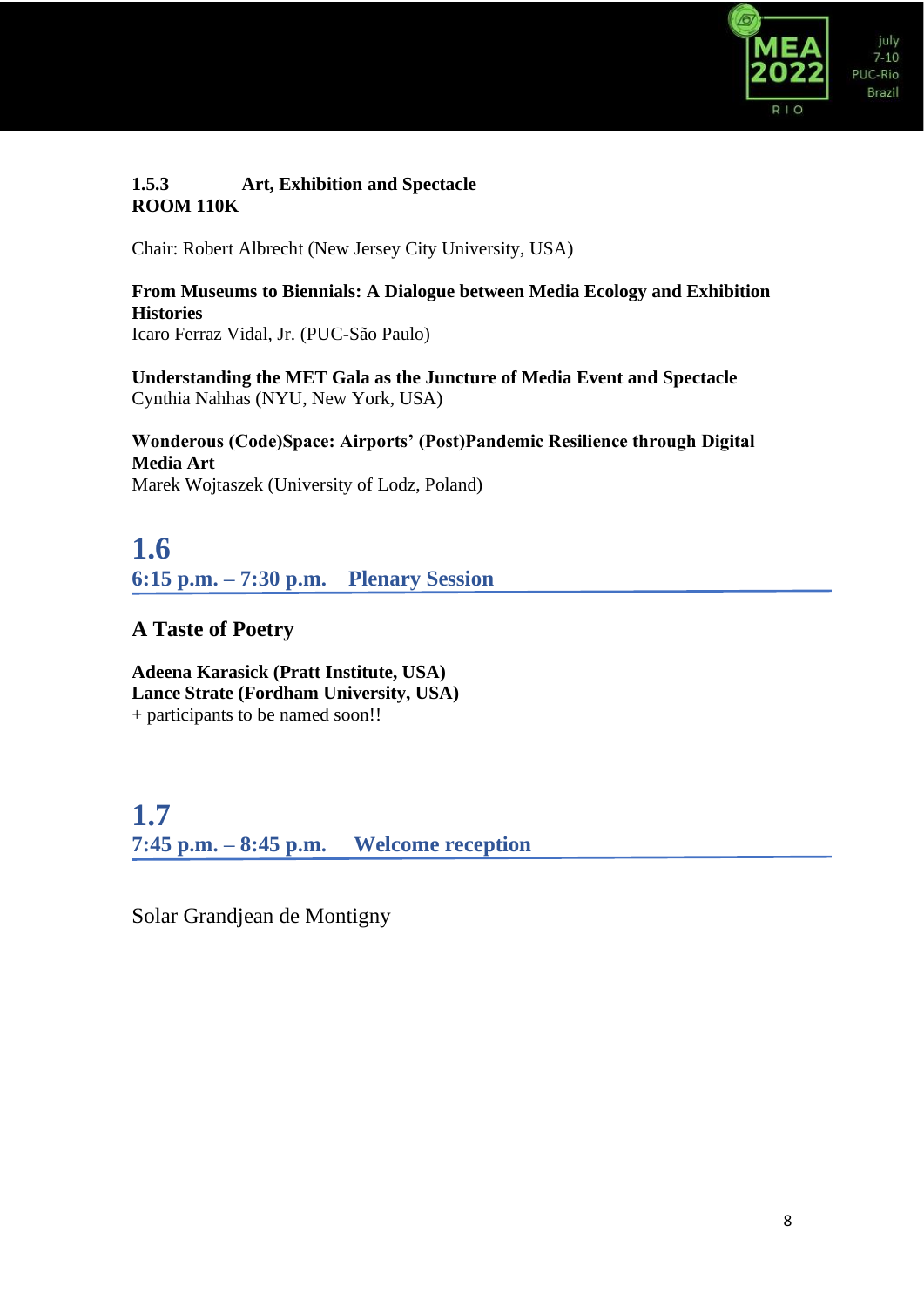

## Friday, **July 8**

### **2.1 9:30 a.m. – 10:45 a.m. Plenary Session**

### **RDC Auditorium**

### **Celebration, Community and Song**

Moderator: Robert Albrecht (New Jersey City University)

Singing together is sometimes considered a lost art. This "practical" plenary is designed to build connections through song, as participants will sing along to various selections from a range of cultural backgrounds, including selections from English-speaking countries and from Brazil. In addition to being an enjoyable wake up activity, the experience promises to reveal important insights in the sphere of media ecology.

### **2.2 11:00 a.m. – 12:15 p.m. Parallel Sessions**

### **2.2.1 Continuing the Tradition: Graduate Studies in Media Ecology ROOM 102K**

**Chair:** Erik Garrett (Duquesne University, USA)

Erik Garrett (Duquesne University, USA) Anthony Wachs (Duquesne University, USA) Austin Hestalden (Duquesne University, USA) Matthew Lindia (Duquesne University, USA)

### **2.2.2 Mídias e Questões de Diversidade ROOM 104K**

Chair: Claudia Montenegro (PUC-Rio)

**Jogos como Mídias Inclusivas: Analíse de Inclusão LGBTQIA+, de Pessoas com Deficiência Visual de Jovens da Periferia** João Léste (PUC-Rio)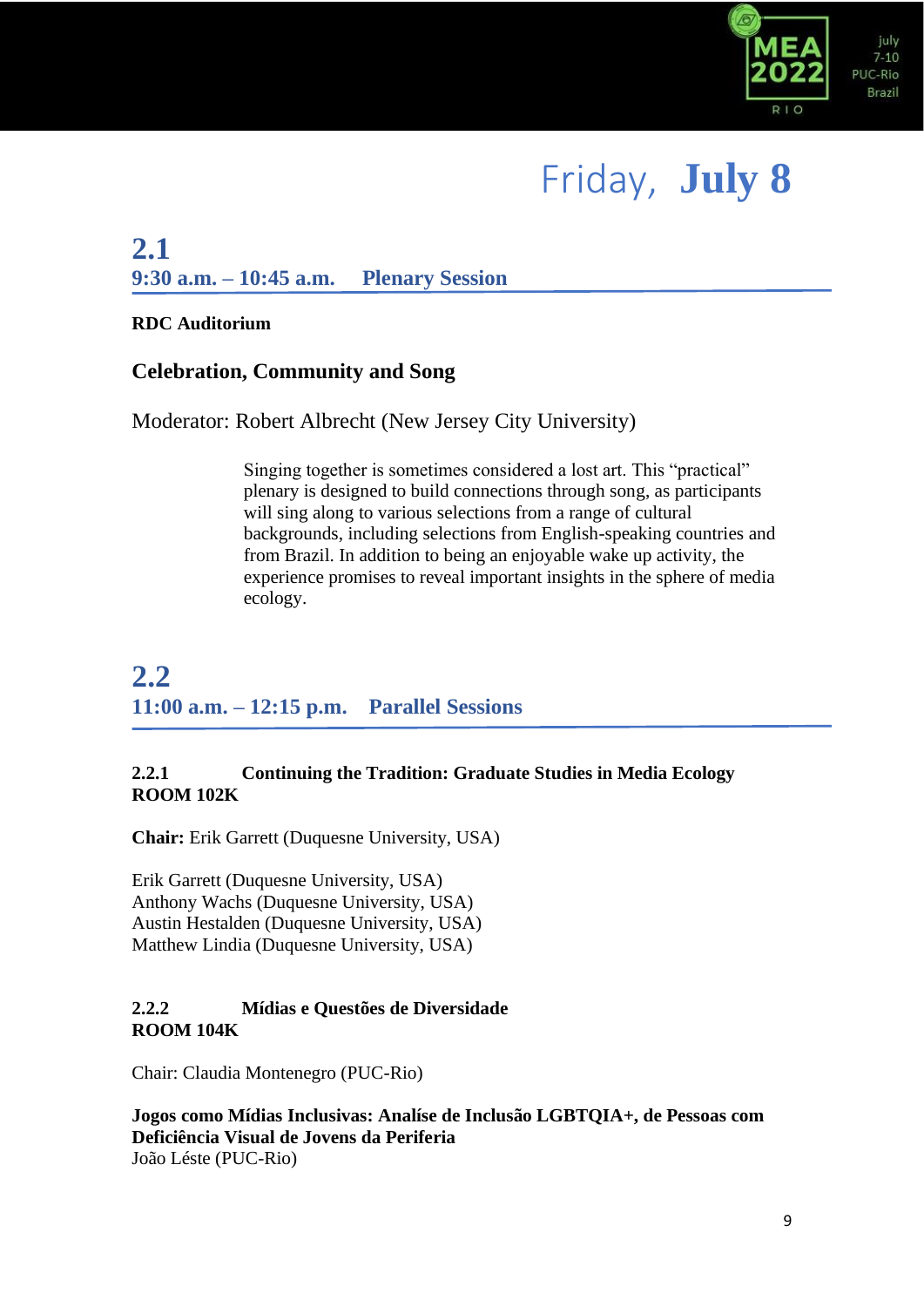

Lucas Brazil (PUC-Rio) Jackeline Farbiarz (PUC-Rio)

### **Celebração como Fator Contribuinte para Pluralidade de Pensamento e Ação** Luis Rodrigues (PUC-Rio)

### **Jornalismo de Soluções: a Proposta de um Fazer Jornalístico Pautado em Repostas a Problemas Sociais no Ecossistema da Mídia**

Jemima Bispo de Jesus (Universidade Federal de Juiz de Fora) Iluska Coutinho (PPGCOM-UFJF)

### **2.2.3 Explorations in Poetry and Music ROOM 105K**

Chair: Thom Gencarelli (Manhattan College, USA)

**Playing Poetry: McLuhan, DEW Deck of Cards and Exploration of the Present** Kalina Kukielko (University of Szczecin, Poland) Adam Mickiewicz (University of Poznan, Poland) Krzysztof Tomanek (Jagiellonian University, Poland)

**The Words we Inhabit: The Impact of Reading and Writing of Mexican Poetry in the Development of Individual and Collective Identity in Students** Melissa del Mar (Tecnológico de Monterrey, Mexico)

### **Finding the Future**

Rea Beaumont (University of Toronto, Canada)

### **12:15 p.m. LUNCH**

### **2.3 1:30 p.m. – 2:45 p.m. Parallel Sessions**

### **2.3.1 Language and Environment ROOM 108K**

Chair: Edgar Lyra (PUC-Rio)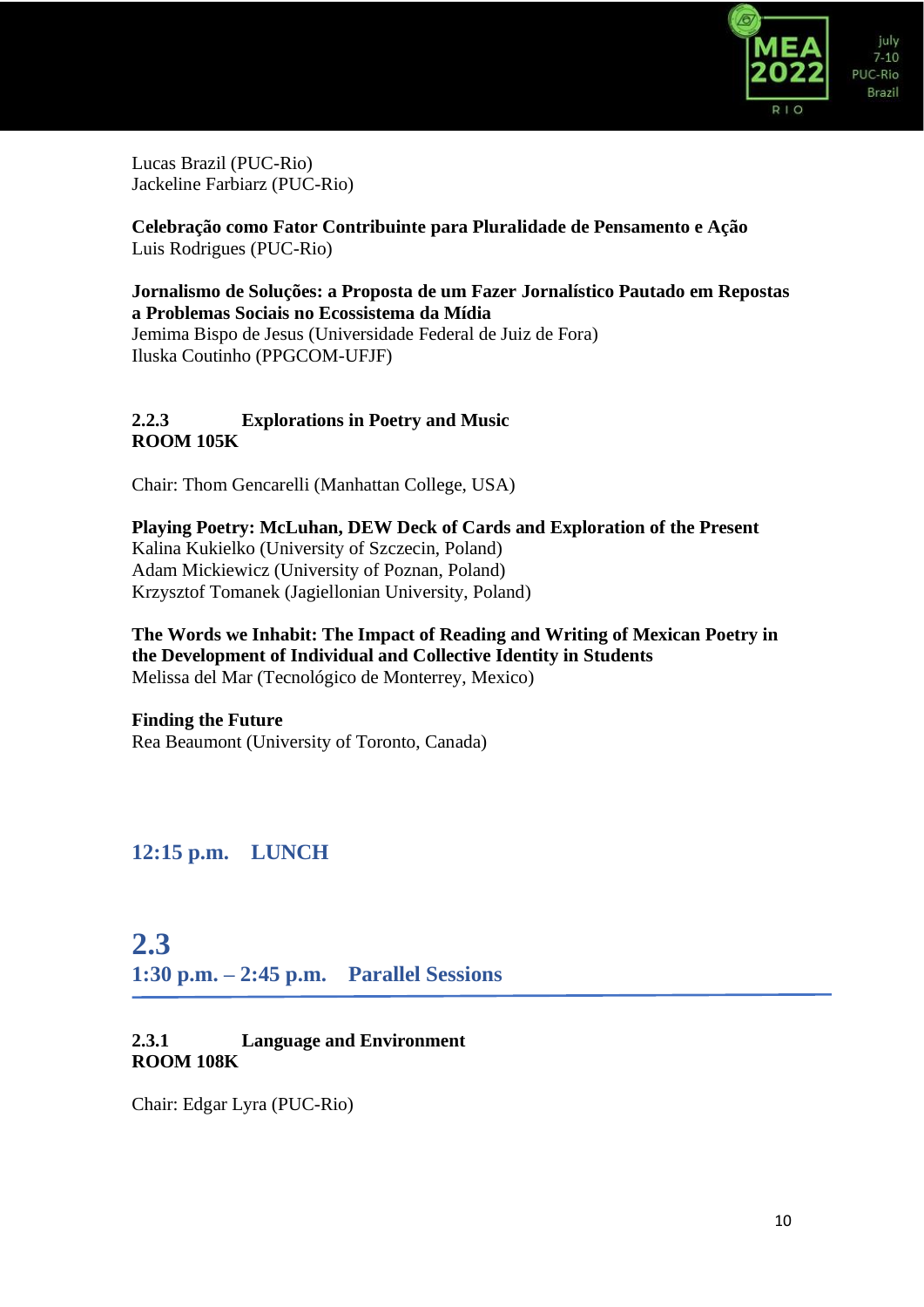

#### **Technology as Extended Ecology: Indigenous Language Reclamation and Revitalization in Digital Environments** Paul Meighan (McGill University, Canada)

### **Messages Across the Ages: The Cultural, Historical, and Semantic Functions of Language**

Olga Hazanova (Moscow State Lomonosov University, Russia) Maria Polski (Eat-West University, Chicago, USA)

#### **Kenneth Burke and Media Ecology**

Richard H. Thames (Duquesne University, USA)

### **2.3.2 Media and Justice for the Vulnerable ROOM 109K**

Chair: Austin Hestalden (Duquesne University, USA)

**Comparative Study about Digital Inclusion Between Activists with Social Vulnerability and Leaders of Organized Social Movements in Brazil** Cosette Castro (FES)

**Streams of Emotions: How the Demand for Justice Mobilizes Hearts and Minds in the Narratives Online of the Murder of Marielle Franco and Anderson Gomes** Marilia Martins (PUC-Rio)

**Celebrating Vulnerability in the Perplexed Digital Realm** Panayiota Tsatsou (University of Leicester, UK)

#### **2.3.3 Explorations in Media and Pandemic ROOM 110K**

Chair: Giselle Ferreira (PUC-Rio)

**Cellphones and COVID-19: The Life Experience of ICU Patients and the Relationships between Family and Friends** Nicolas Bargiela (UNESP)

**Filling in the Blanks: Restoring Collective Memory After Pandemic Disruptions** Peggy Cassidy (Adelphi University, USA)

**What Else Have We Learned from the Media during the Pandemic?** Fernando Gutierrez (Tecnológico de Monterrey, Mexico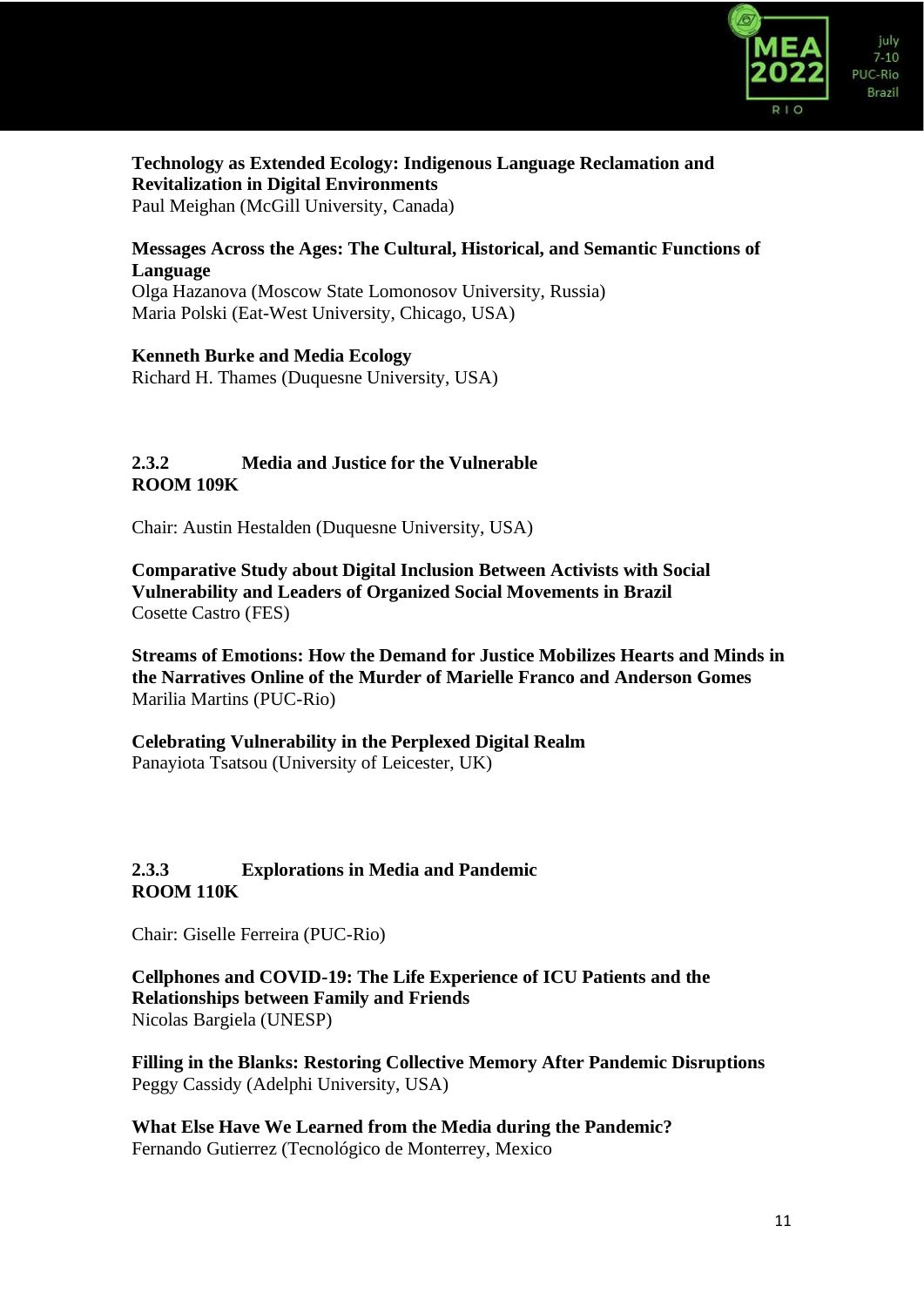

### **2.4 3:00 p.m. – 4:15 p.m. Parallel Sessions**

### **2.4.1 Topics in General Semantics ROOM 102K**

**Chair:** Mike Plugh (Manhattan College, New York, USA)

Lance Strate (Fordham University, New York, USA) Thom Gencarelli (Manhattan College, New York, USA) Mike Plugh (Manhattan College, New York, USA)

#### **2.4.2 The Big Deal about Entertainment ROOM 103K**

Chair: Robert Albrecht (New Jersey City University, USA)

#### **The Super Bowl: Celebration, Community and Affirmation** Perdita Biddlecombe (NYU, USA)

**The New Haunted Media: Imagining Possible Ghosts in Turmoil Times** Diego Paleológo (ECO-UFRJ)

### **Brands as Content and Entertainment Producers**

Martha Terenzzo (FIAP, São Paulo)

### **2.4.3 Educação, Interação e a Perspectiva Ecológica ROOM 104K**

Chair: Rosália Duarte (PUC-Rio)

**Ilusões Algorítmicas: Mágica como Ferramenta para Literacia Digital** Rudi Alexandre Solon (ECA-USP)

**Netnografia como Método de Pesquisa sob uma Perspectiva Ecológica** Jadna Rodrigues (PUC-Rio)

**Acesso desigual às TIC como mediação fetichista do sistema capitalista: Papel e responsabilidade das mídias na promoção de uma sociedade igualitária e inclusiva**  Placide Okalema Pashi (PUC-Rio)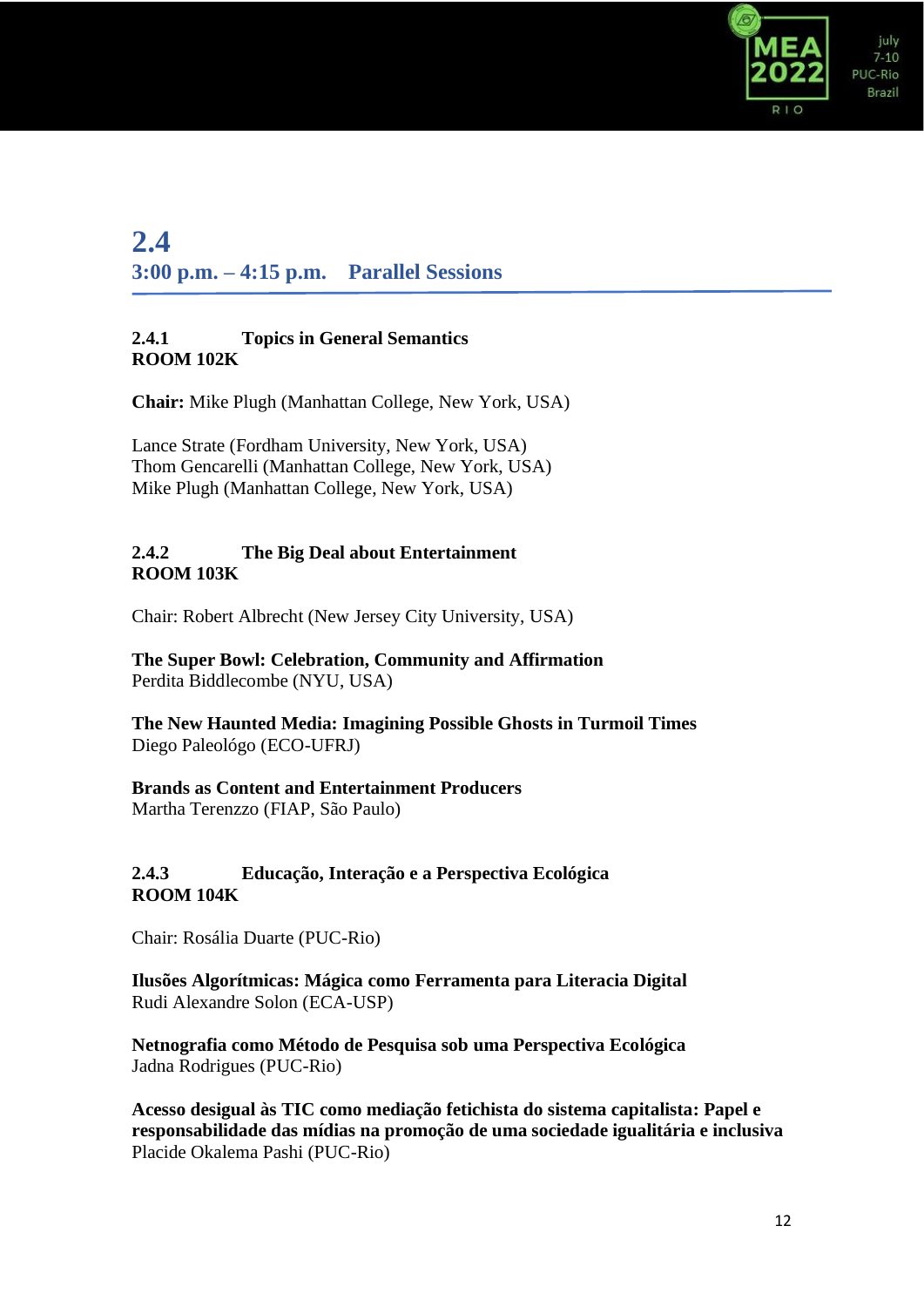

### **A "Leitura do mundo, leitura da palavra", de Paulo Freire, sob a perspectiva da ecologia das mídias, de Postman e McLuhan**

Heloisa Dias Bezerra (Universidade Federal do Estado do Rio de Janeiro) Wagner da Silveira Bezerra (PUC-Rio)

### **4:15 p.m. Coffee Break**

### **2.5**

**4:45 p.m. – 6:00 p.m. Parallel Sessions**

### **2.5.1 Cityscapes ROOM 108K**

Chair: Erik Garrett (Duquesne University, USA)

**Concrete Media and Mobile Determinism: Expressions of the City and the Car** Andrew Wynn (Eckerd College, USA)

**Celebration, Play and Threat: Cities of Animals as a Reanimation of Metacommunicating** Fabíola Ballarati Chechetto (PUC – São Paulo)

*Multirão***: Media Ecology and Communication for Change in the Rural City** Rodrigo Rossi Morelato (Rio de Janeiro State University)

### **2.5.2 The Power of the Arts ROOM 109K**

Chair: Lance Strate (Fordham University, USA)

### **Celebrating Community Through Song: Finding Our Way Across the Digital Divide**

Robert Albrecht (New Jersey City University, USA)

#### **Sounds Optimistic: Music Aesthetics and Composing Joyous Works During Turbulent Times** Rea Beaumont (University of Toronto, Canada)

**Between a Korzybskian Non-Allness and a McLuhan Allatonceness: The Celebration of Irony in a Post-COVID Epoch** Adeena Karasick (Pratt Institute, USA)

**Time Binding in Art** Thom Gencarelli (Manhattan College, USA)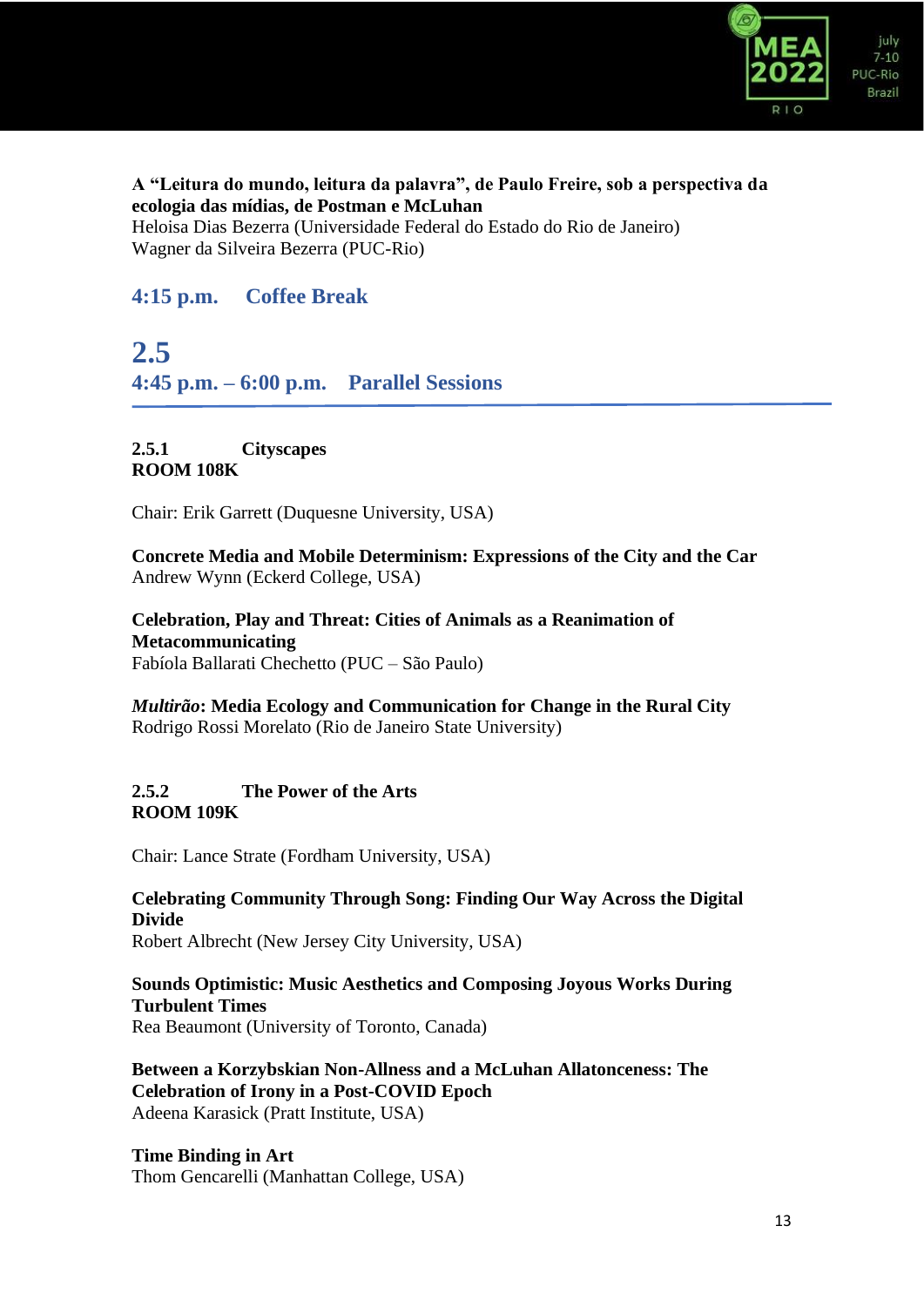

### **2.5.3 The Media Ecology of Sports: Technopoly, Global Audiences, and Collective Memories**

### **ROOM 110K**

Chair: Édison Gastaldo (CEP/FDC, Brazil)

**A Técnica do Técnico: o Técnico de Futebol como Exemplo do Tecnopólio** Filipe Mostaro (UERJ, Rio de Janiero, Brazil)

**Tokyo 2020 Olympic Games without Public but with Audiences: for Whom was it Crucial that, despite the Pandemic, the Competitions and Celebrations were Held?** José Samuel Martinez Lopez (Universidad Iberoamericana Ciudad de Mexico)

**Struggling over the Goal: Collective Memories and Narratives among Soccer Fans** Leonardo Turchi Pacheco (UNIFAL, Brazil) Édison Gastaldo (CEP/FDC, Brazil)

### **2.6 6:15 p.m. – 7:30 p.m. Plenary**

### **RDC Auditorium Paul Soukup, S.J. (Santa Clara University, USA)**

### **Finding Ong's way through: Walter Ong's Method for Media Ecology**

Walter Ong rejected the idea of a system of study, but instead embraced the idea of a method. He began exploring method as a way to understand as early as his dissertation and later book, *Ramus, Method, and the Decay of Dialogue: From the Art of Discourse to the Art of Reason,* but perhaps unnamed in his master's thesis on Gerard Manley Hopkins, under Marshall McLuhan *.* Returning to that theme he hints at ways that suggest some paths for media ecology.

### **2.7**

**7:45 p.m. – 8:50 p.m. Social Events**

**ROOM 102K** (Brazil, 2019, 66min) Director: Édison Gastaldo

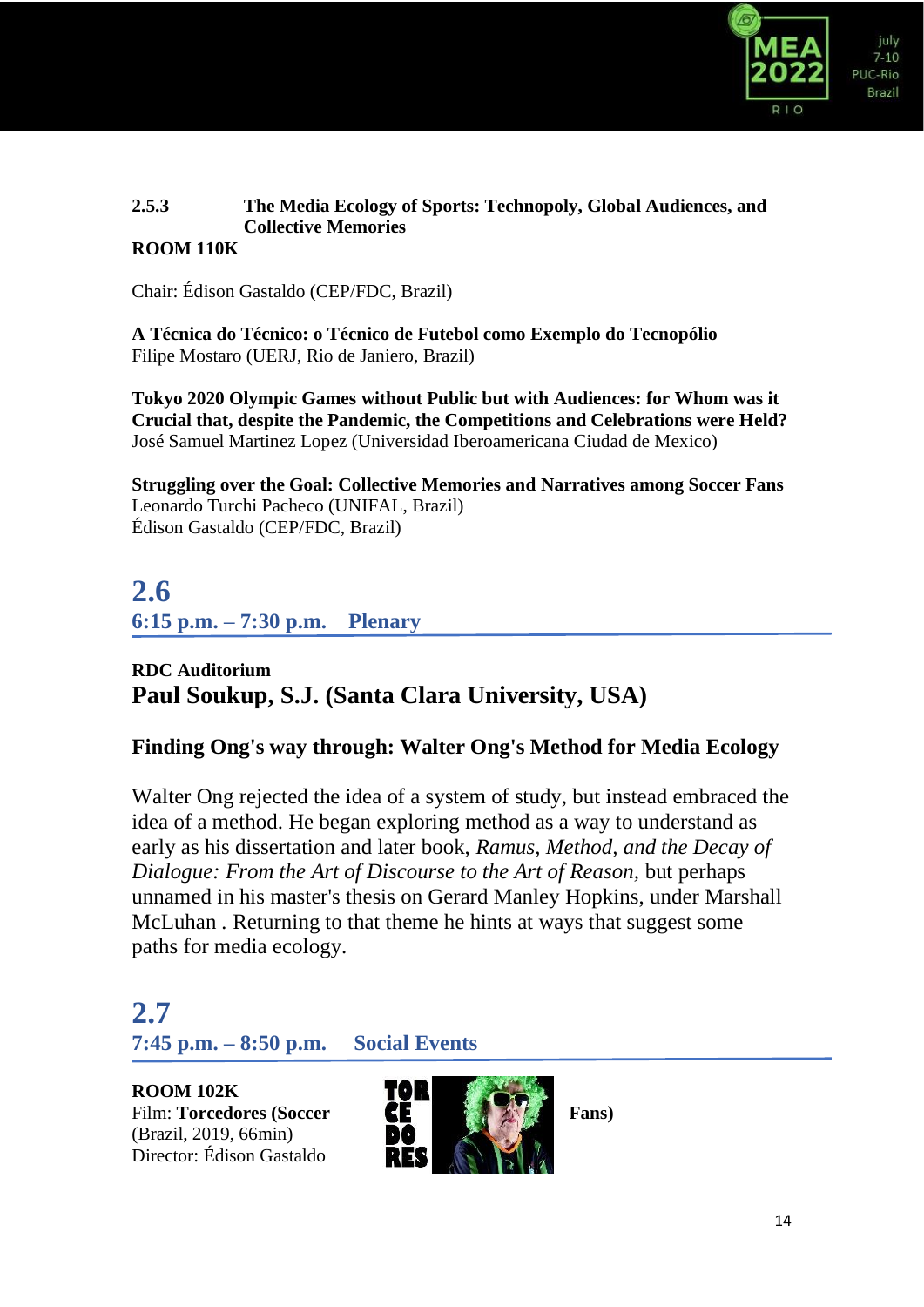

### **2.8 8:00 p.m. – 9:30 p.m. Social Events**

**Junito Brandão Auditorium MEA Jam Session**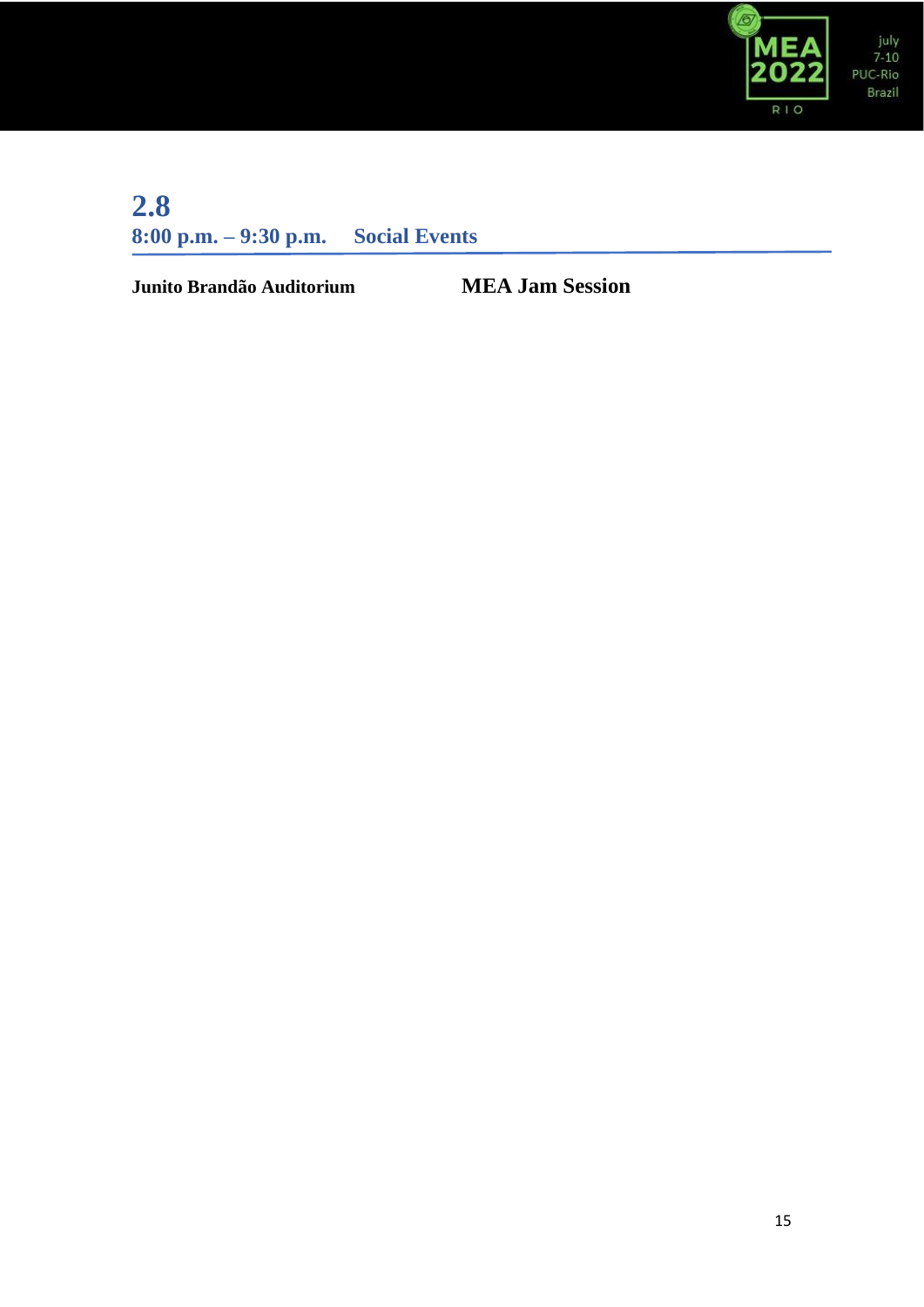

## Saturday, **July 9**

### **3.1 9:00 a.m. – 10:15 a.m. Plenary Session**

### **Junito Brandão Auditorium Silent Meeting**

Moderator: Mike Plugh (Manhattan College, USA)

This "practical" plenary is modeled after the ritual silent meeting of the Society of Friends, otherwise known as Quakers. The experience of shared silence is noted to bring groups of people together in a sense of community. For media ecologists, the experience promises insights into a variety of phenomena, including silence as a medium, speech as a sacred phenomenon, and more. Participants will enter silently and share their insights about the experience as they are moved to do so. Remarks are expected to be brief, as shared silence is the dominant medium for exploration.

### **3.2 10:30 a.m. – 11:45 a.m. Parallel Sessions**

### **3.2.1 Reading Colin Koopman's "How We Became Our Data" ROOM 102K**

**Chair:** Erik Garrett (Duquesne University, USA)

Mike Plugh (Manhattan College, USA) Austin Hestalden (Duquesne University, USA) Erik Garrett (Duquesne University, USA)

#### **3.2.2 Mídia e Pesquisa em Educação: um Showcase Celebratório de Pesquisas Realizadas na (e Apesar da) Pandemia de COVID-19 ROOM 104K**

Chair: Giselle Martins dos Santos Ferreira (PUC-Rio)

**Tendências da Podosfera "Educativa" Brasileira** Cíntia Costa Barreto (PUC-Rio) Giselle Martins dos Santos Ferreira (PUC-Rio)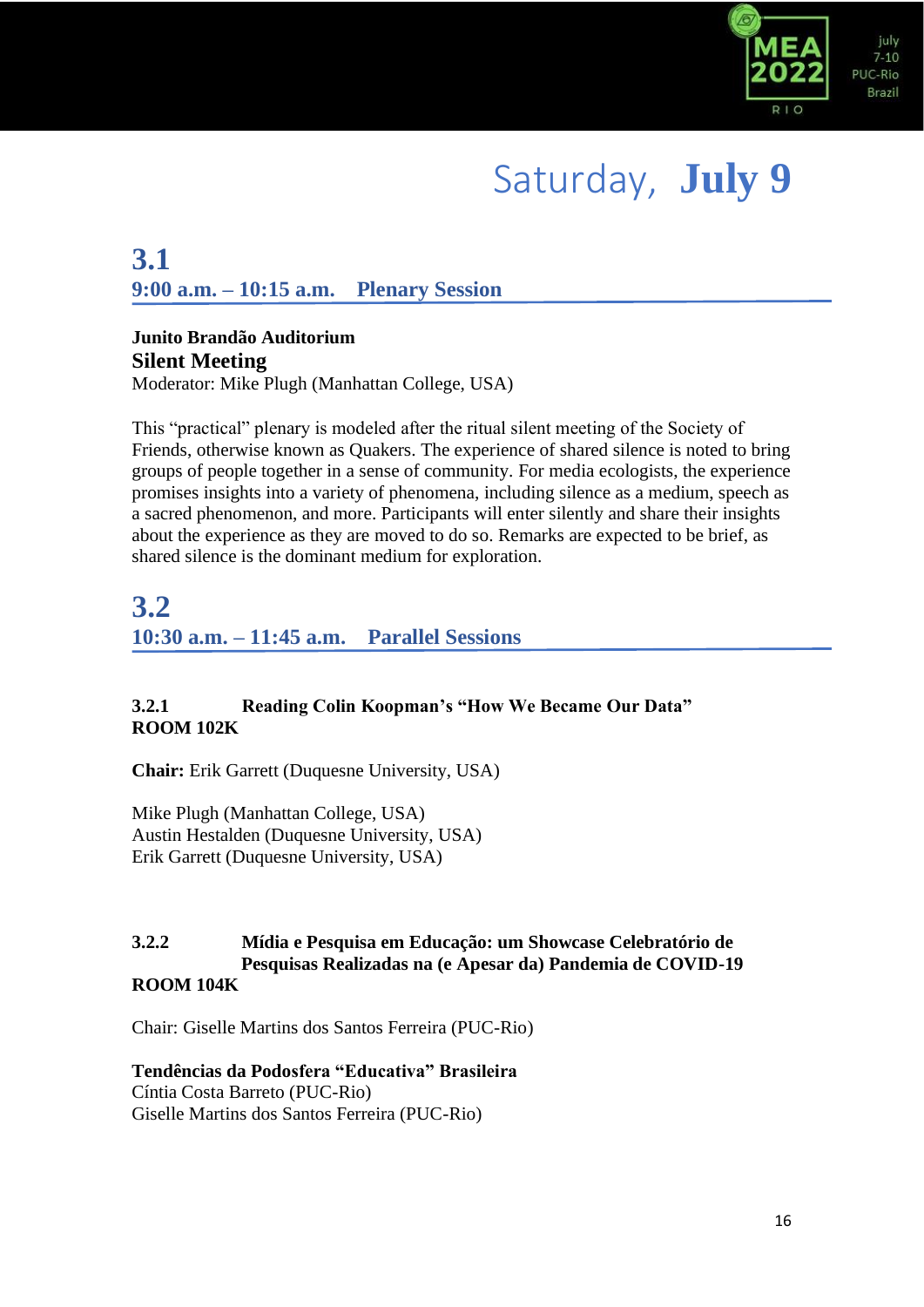

**Reflexões sobre Usos de Storytelling por Professores Influencers** Camilla Bomfim Borges (PUC-Rio) Giselle Martins dos Santos Ferreira (PUC-Rio)

#### **Etnografia em Tempos de Pandemia: um Caminho Possivel?** Mariana Muniz Oliveira (PUC-Rio) Mylene Mizrahi (PUC-Rio)

### **3.2.3 The Social Media Maelstrom**

**ROOM 105K** Chair: Peggy Cassidy (Adelphi University, USA)

**Reclaiming Hope: A Case Study of University Students Taking Back (Some of) Their Agency from Social Media** Richard Lewis (Prescott College, USA)

**Content Fragmentation in Micronarratives of Whatsapp** Eloisa JC Klein (University of Pampa, Brazil)

**Technology as a Connecting Agent: How are Social Media Transforming Our Communities, and is it as Bad as We Fear?** Robert Nanney (University of Tennessee-Martin, USA)

### **11:45 p.m. LUNCH**

### **3.3**

**1:15 p.m. – 2:30 p.m. Parallel Sessions** 

### **3.3.1 Sustainable Innovation Ecosystems in the Sphere of Communication: Generating Equilibrium out of Technological Disruptions**

#### **ROOM 108K**

Chair: Fernando Gutierrez (Technológico de Monterrey, Mexico)

Juan Miguel Aguado (Universidad de Murcia, Spain) Inmaculada J. Martinez (Universidad de Murcia, Spain) Octavio Islas (Universidad Central, Quito, Ecuador) Amaia Arribas (Universidad de los Hemisferios, Quito, Ecuador)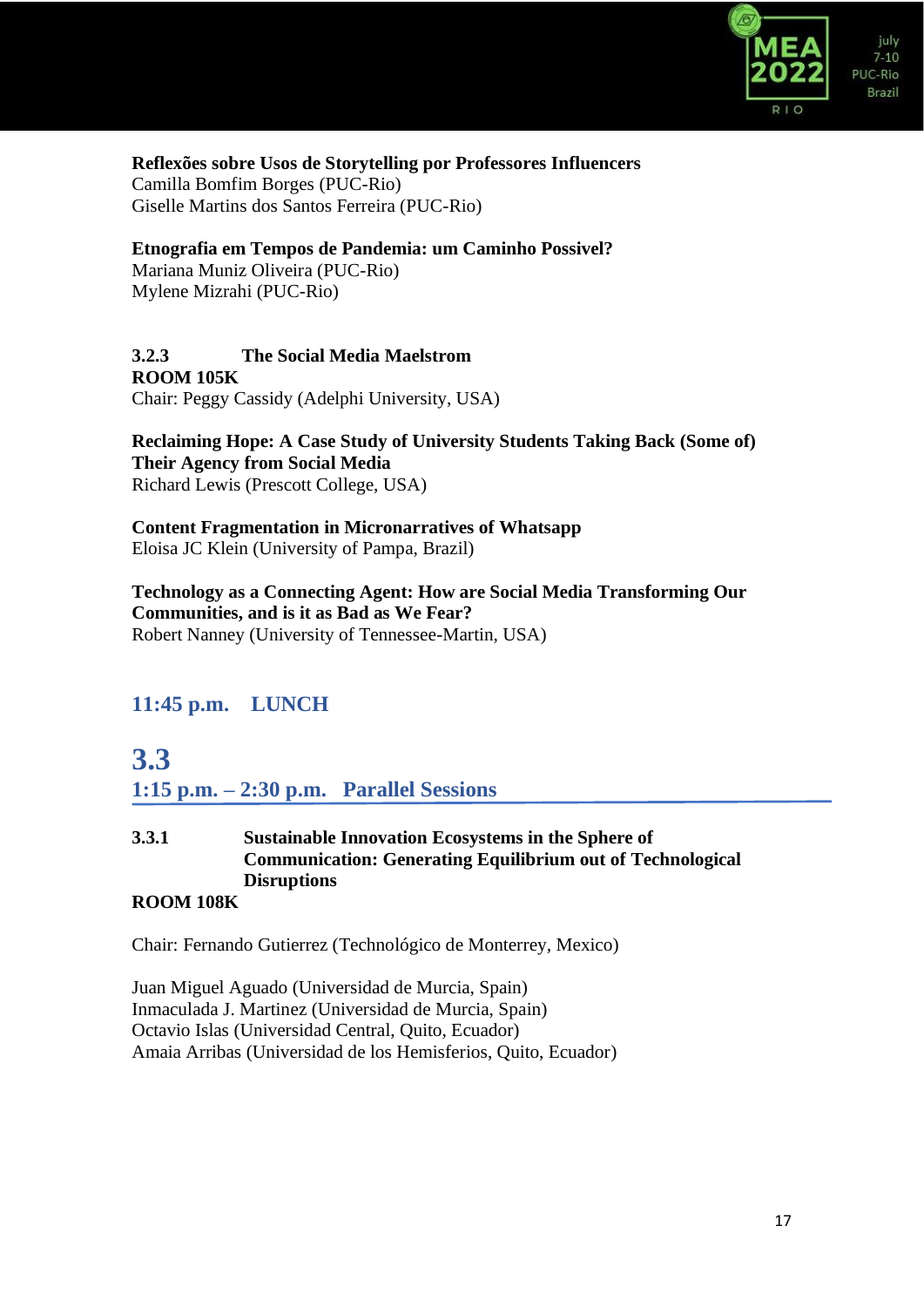

### **3.3.2 Research Overview: New Forms of Representation Facing Digital Transformation in Brazil**

### **ROOM 109K**

Chair: Cosette Castro (FES)

Cecilia Vieira (UnB) André Barbosa Filho (FES) Rose Vidal (UFES) Cosette Castro (FES)

#### **3.3.3 Explorations in Virtual Reality ROOM 110K** Chair: Paolo Granata (University of Toronto, USA)

### **Food, Virtual Reality and the Future of Our Planet**

Rejane Spitz (PUC-Rio) Ronnie Paskin (PUC-Rio) Gabriel Cardoso (PUC-Rio) Rafael Costa (PUC-Rio) Lucia Leme (PUC-Rio) Alexandre Cantini Rezende (PUC-Rio)

#### **Exploring the Metaverse: Steps to an Ecology of Virtual Reality**

Paolo Granata (University of Toronto, Canada)

### **3.4 2:45 p.m. – 4:00 p.m. Parallel Sessions**

### **3.4.1 The Problems and Possibilities of Online Networks ROOM 103K**

Chair: Édison Gastaldo (CEP/FDC)

**(N)etographic Communication in Support Networks for the Indigenous Amazon** Hiran de Moura Possas (UNIFESSPA) Marcelo Carlos Gantos (UENF) Adriana Braga (PUC-Rio)

**Interceptive Technologies and Our Appreciation for Environmental Processes** Desiree Foerster (University of Chicago, USA)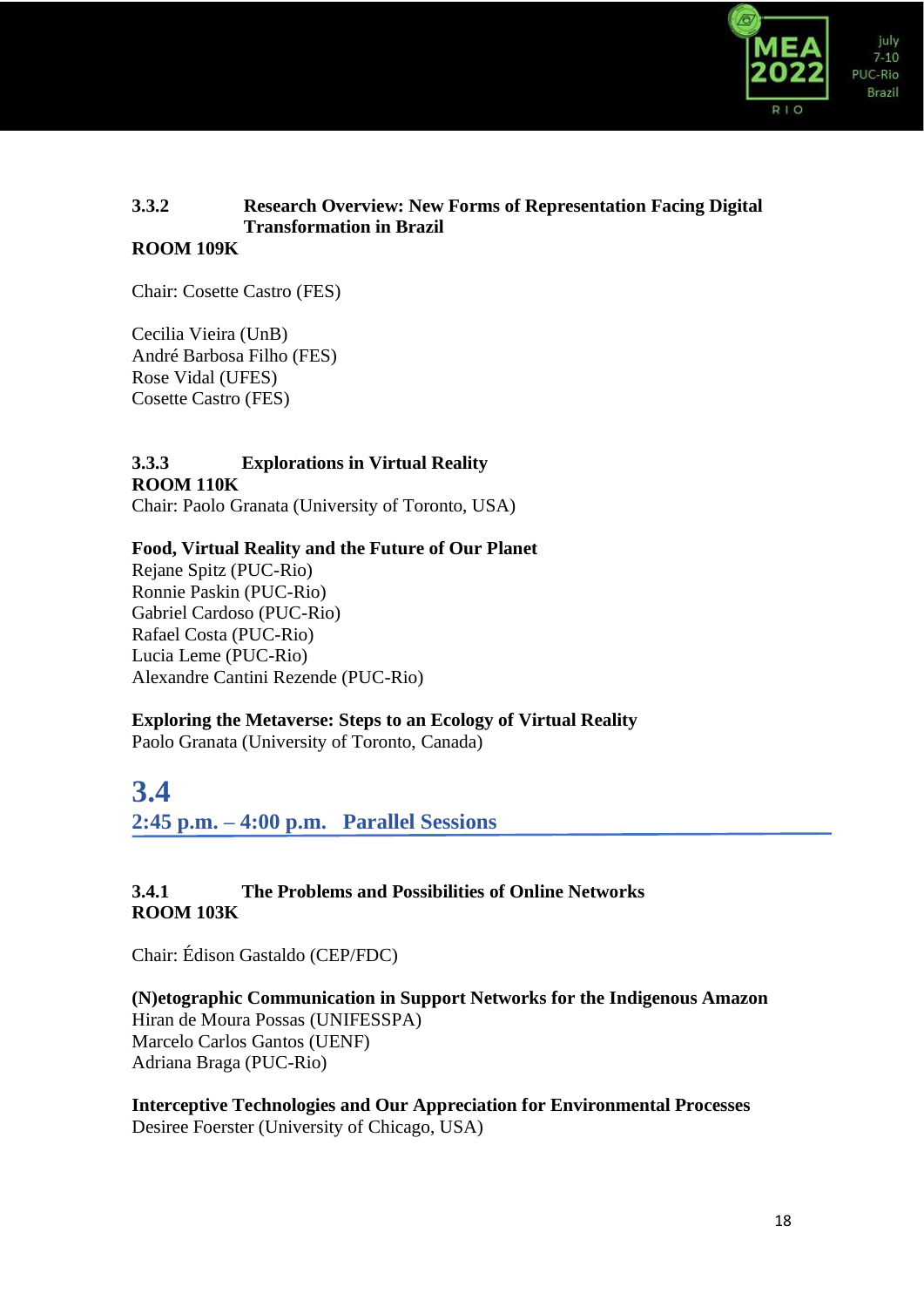

### **3.4.2 Perspectivas Ecológicas sobre Big Techs e mídias digitais ROOM 104K**

Chair: Rosália Duarte (PUC-Rio)

**A Perspectiva Ecológica das Mídias sob o Viés da Análise de Discurso Digital** Nathália Villane Rippel (UFJF)

**Plataformas Digitais: Um Estudo de Caso da Falta de Tranparência do Facebook** Claudia Montenegro (PUC-Rio)

**O Mundo 24/7: Uma Relação entre Big Techs, Plataformas e Ecologia das Mídias** Ana Roberta Vieira de Alcântara (ECA-USP)

**4:00 p.m. Coffee Break**

### **3.5 4:30 p.m. – 5:45 p.m. Parallel Sessions**

### **3.5.1 Explorando Ambientes Digitais ROOM 108K**

Chair: Giselle Ferreira (PUC-Rio)

**Da Desorientação à Resiliência: Expressões Midiáticas da Intensidade Sensorial na Cibercultura** Roberto Oto Loureiro de Oliveira (Universidade do Minho)

**A Vida em Comunicade: A Interação nas Redes Sociais** Luiz Bakker (UFRRJ)

**Perspectivas sobre a Cidade em Diferentes Olhares: Das Crônicas ao Instagram** Julio Jorge Trinidade Duarte (PUC-Rio)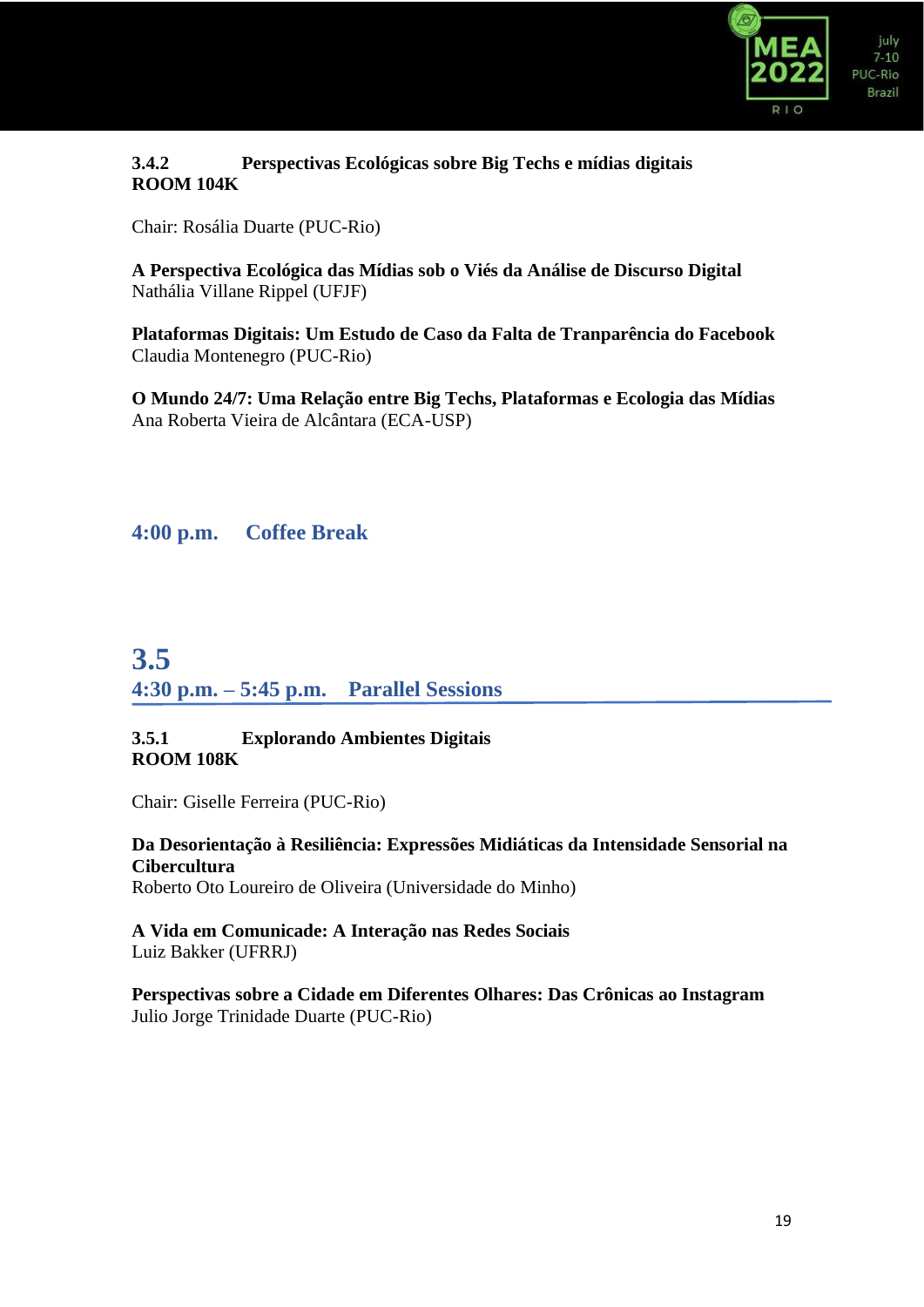

### **3.5.2 What are We Doing Online? ROOM 109K**

Chair: Thom Gencarelli (Manhattan College, USA)

### **Connecting and Sharing Appreciation Online: Fandoms as Relevant Ways of Belonging**

Luisa de Mesquita (PUC-Rio)

**Hate Speech as a Form of Entertainment: An Unexpected Support for the Gratification Hypothesis on Twitter** Alexander Nikolaev (Drexel University, USA)

#### **Unfiltered Reality: When Instagram Speech Changes the Perception of Self-Image, From a Media Ecology Perspective**

Layla Freitas Matos (Universidade Federal Fluminense) Rafael Torres Sobreira (Universidade Federal do Rio de Janeiro)

### **3.5.3 Technology and Sustainability ROOM 110K**

Chair: Edgar Lyra (PUC-Rio)

**Questioning the Technophile's Discourse: Some Concerns about the Wonders of Technique** Marcelo Capello Martins (PUC-Rio)

**Toward a Narratology of Sustainable Futures in Eco-Media** Jeffrey Barber (Integrative Strategies Forum)

### **The Metaverse Versus the Heavy Cloud, or What Does Harold Innis Have to Teach Us About a Sustainable Future?**

Thom Gencarelli (Manhattan College, USA)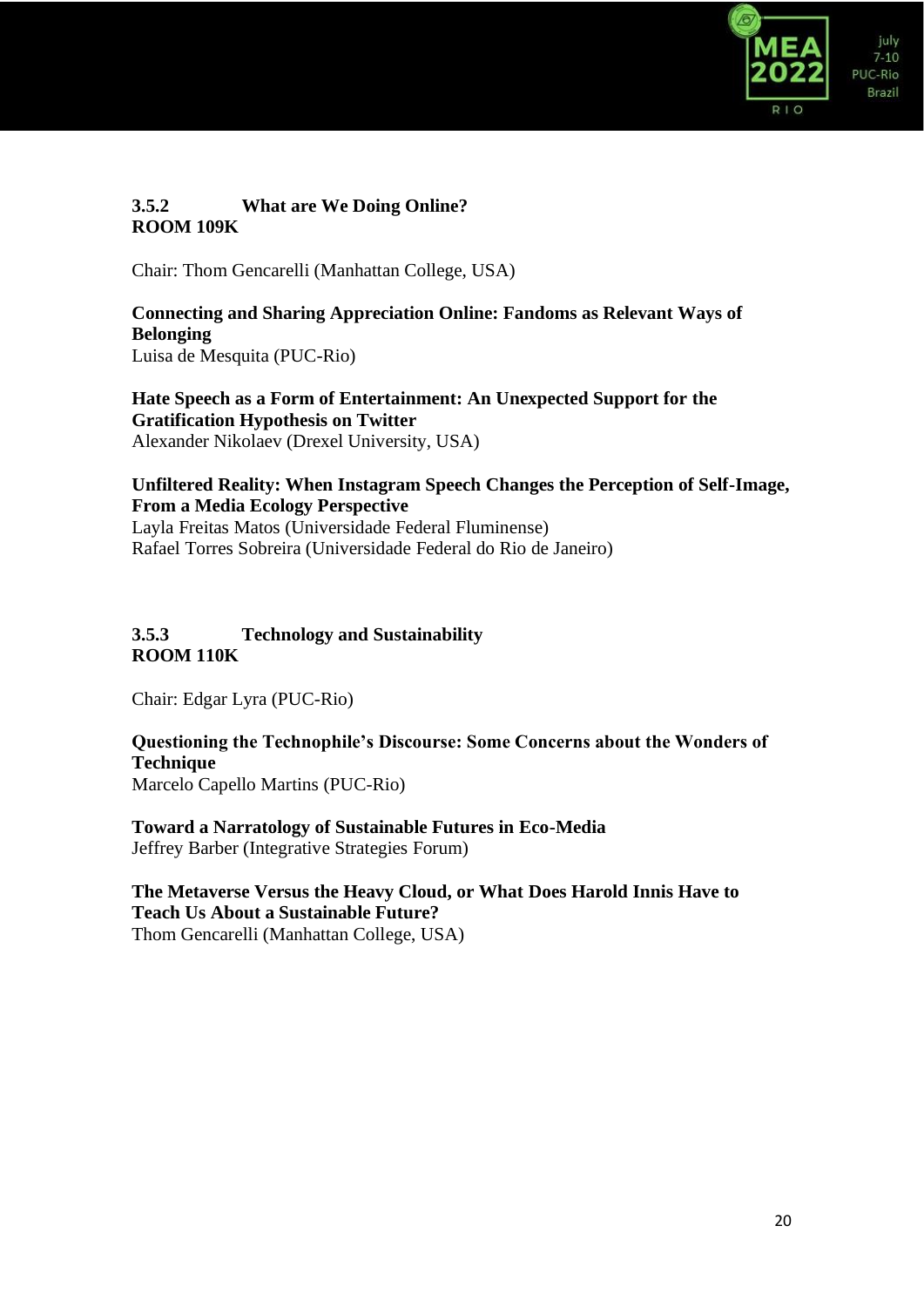

### **3.6 6:00 p.m. – 7:15 p.m. Plenary**

### **RDC Auditorium Tiffany Shlain (artist, author, filmmaker, public intellectual)**



In *Dear Human*, Tiffany Shlain takes the audience on a journey across the past, present, and future of the relationship between humanity and technology. From her founding of The Webby Awards when only 1% of the population was online, to everyone being online 24/7, to her life-changing practice of turning off screens for one day every week for the past 13 years, Tiffany uses a captivating combination of cinematic visuals, original animations, and provocative and inspiring storytelling to invite the audience to reconsider – as Marshall McLuhan wisely observed – how technology both amplifies and amputates our humanity, and how to stay balanced in the midst of it all.

### **3.7 7:40 p.m. – 12:30 a.m.**

**Sociedade Germania** MEA Awards Ceremony President´s Address